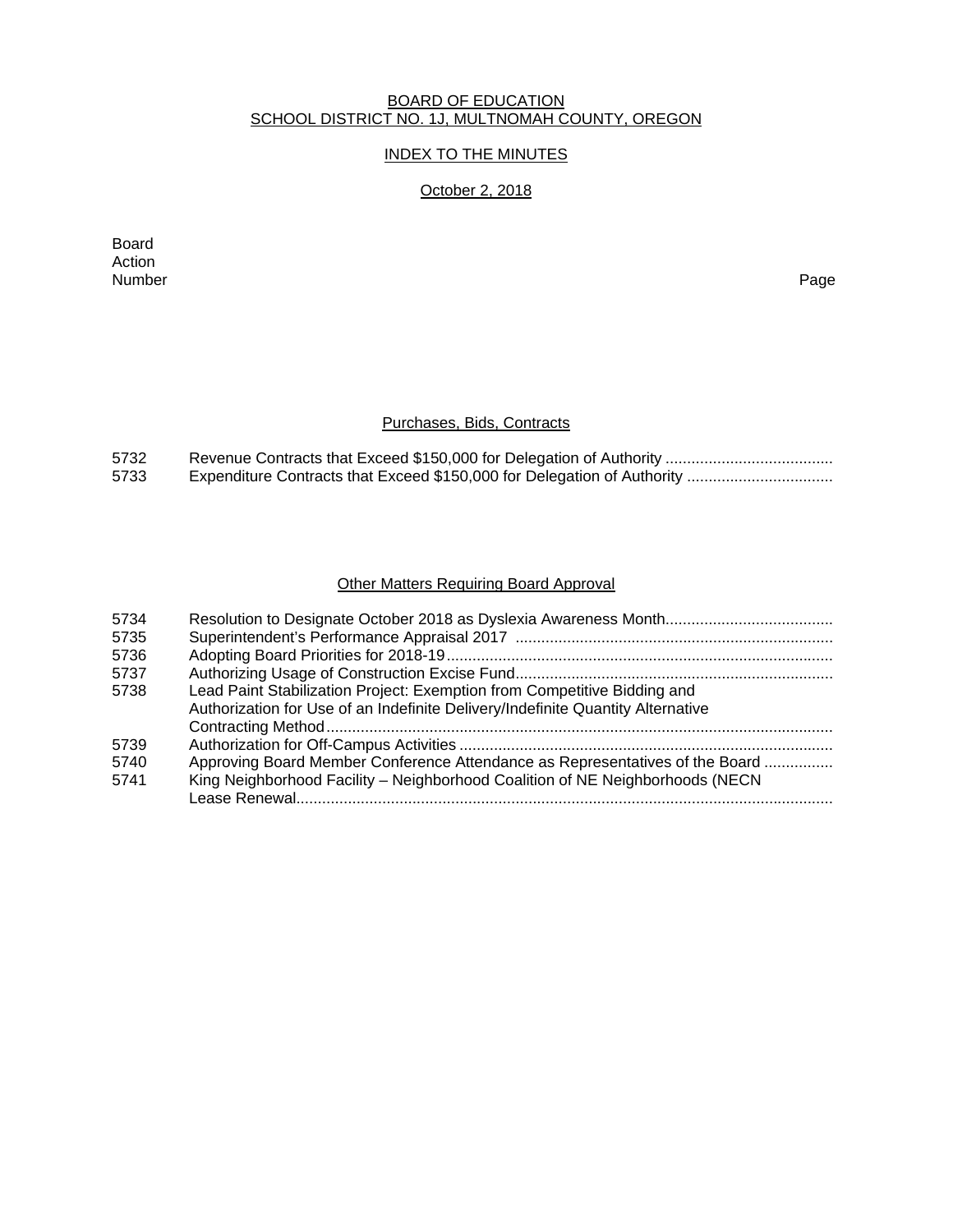# Purchases, Bids, Contracts

#### Numbers 5732 and 5733

Director Bailey moved and Director Kohnstamm seconded the motion to adopt the above referenced numbers. The motion was put to a voice vote and passed unanimously (7-yes, 0-np), with Student Representative Paesler voting yes, unofficial.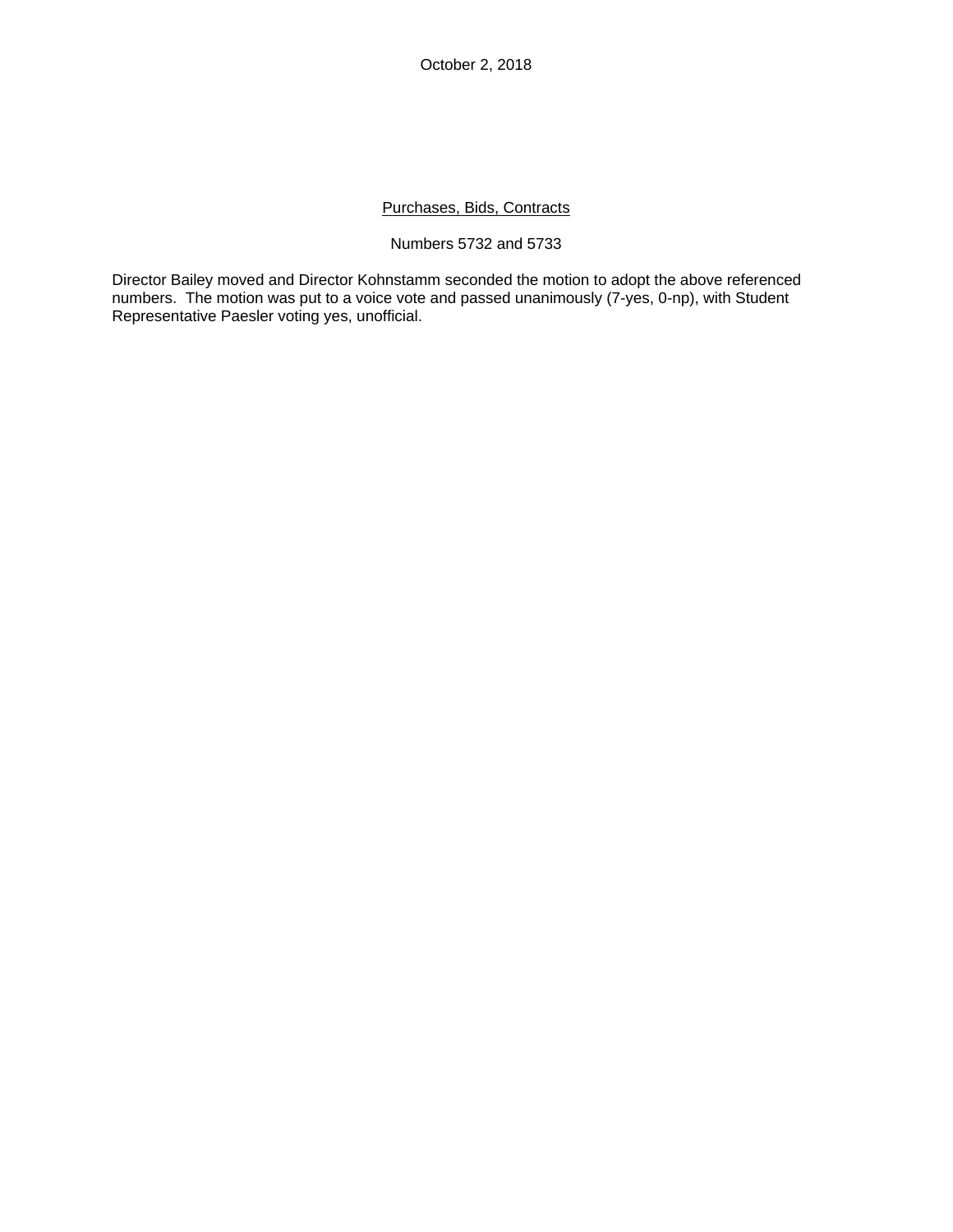### Revenue Contracts that Exceed \$150,000 Limit for Delegation of Authority

#### **RECITAL**

Portland Public Schools ("District") Public Contracting Rules PPS-45-0200 ("Authority to Approve District Contracts; Delegation of Authority to Superintendent") requires the Board of Education ("Board") to enter into and approve all contracts, except as otherwise expressly authorized. Contracts exceeding \$150,000 per contractor are listed below.

#### **RESOLUTION**

The Superintendent recommends that the Board approve these contracts. The Board accepts this recommendation and by this resolution authorizes the Deputy Clerk to enter into the following agreements.

### **NEW REVENUE CONTRACTS**

#### No New Revenue Contracts

#### **NEW INTERGOVERNMENTAL AGREEMENTS / REVENUE ("IGA/Rs")**

| Contractor                              | Contract<br>Term             | <b>Contract Type</b>                                       | <b>Description of Services</b>                                                                                                               | Contract<br>Amount | <b>Responsible</b><br>Administrator,<br><b>Funding Source</b> |
|-----------------------------------------|------------------------------|------------------------------------------------------------|----------------------------------------------------------------------------------------------------------------------------------------------|--------------------|---------------------------------------------------------------|
| David Douglas School<br><b>District</b> | 8/1/18<br>through<br>6/30/19 | Intergovernmental<br>Agreement /<br>Revenue<br>IGA/R 66918 | Columbia Regional Program<br>will provide DDSD school age<br>classroom services for<br>Deaf/Hard of Hearing regionally<br>eligible children. | \$166.375          | Y. Curtis<br><b>Fund 299</b><br>Dept. 5422<br>Grant S0031     |
| Oregon Commission<br>for the Blind      | 7/1/18<br>through<br>9/30/19 | Intergovernmental<br>Agreement /<br>Revenue<br>IGA/R 66891 | Pre-employment and transition<br>services for the Blind and<br>Visually Impaired students<br>served by Columbia Regional<br>Program.         | \$277,000          | Y. Curtis<br><b>Fund 205</b><br>Dept. 9999<br>Grant G1686     |

# **AMENDMENTS TO EXISTING REVENUE CONTRACTS**

| <b>Contractor</b>                       | Contract<br>Term              | <b>Contract Type</b> | <b>Description of Services</b>        | Amendment<br>Amount,<br><b>Contract Total</b> | Responsible<br>Administrator,<br><b>Funding Source</b> |
|-----------------------------------------|-------------------------------|----------------------|---------------------------------------|-----------------------------------------------|--------------------------------------------------------|
| Northeast Coalition of<br>Neighborhoods | 10/1/18<br>through<br>9/30/20 |                      | Two year extension for King<br>Annex. | \$62,556<br>\$202,296                         | C. Hertz                                               |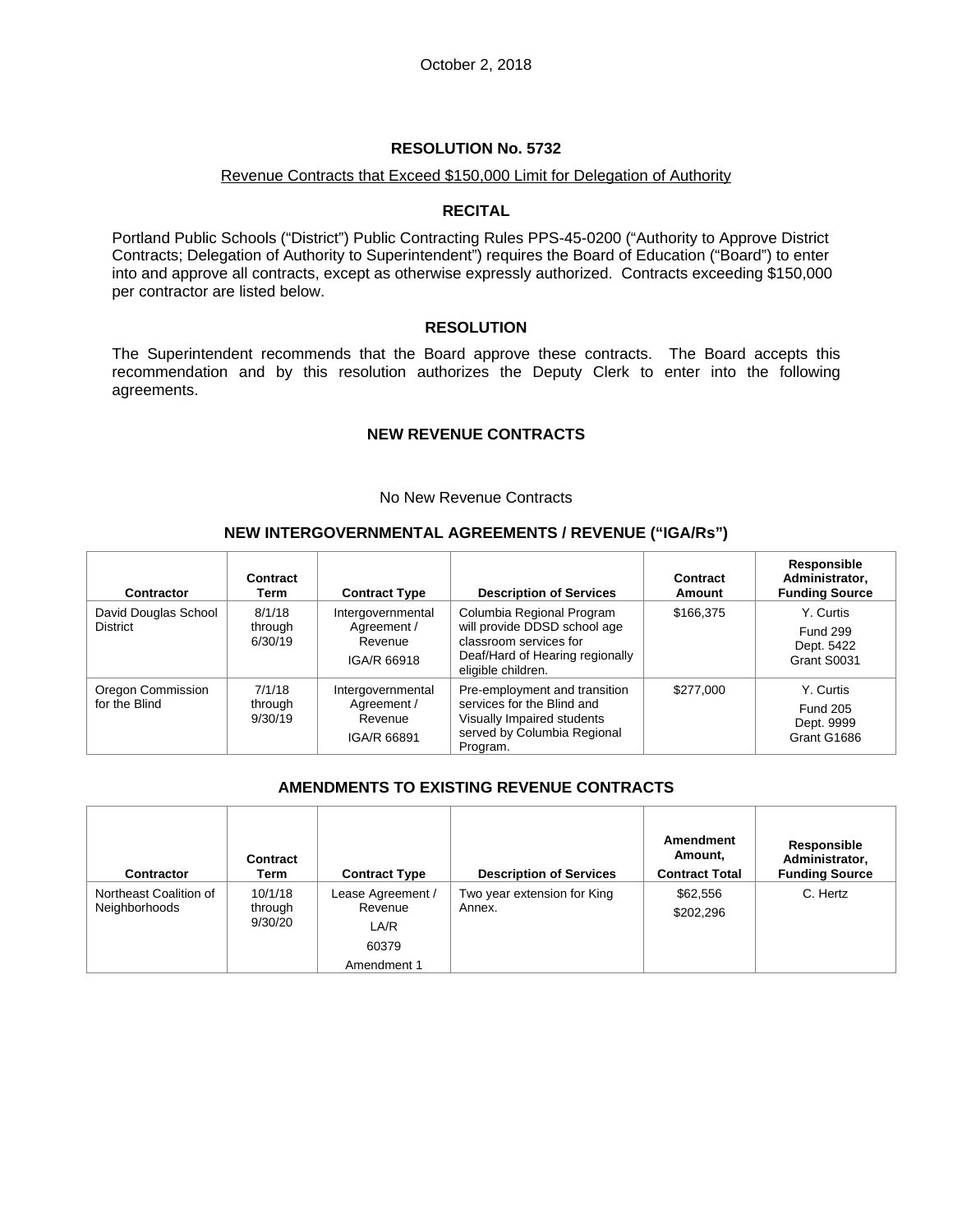# **RESOLUTION No. 5733**

#### Expenditure Contracts that Exceed \$150,000 for Delegation of Authority

# **RECITAL**

Portland Public Schools ("District") Public Contracting Rules PPS-45-0200 ("Authority to Approve District Contracts; Delegation of Authority to Superintendent") requires the Board of Education ("Board") enter into contracts and approve payment for products, materials, supplies, capital outlay, equipment, and services whenever the total amount exceeds \$150,000 per contract, excepting settlement or real property agreements. Contracts meeting this criterion are listed below.

#### **RESOLUTION**

The Superintendent recommends that the Board approve these contracts. The Board accepts this recommendation and by this resolution authorizes the Deputy Clerk to enter into the following agreements.

| Contractor                                           | <b>Contract</b><br>Term                                                                                                  | <b>Contract Type</b>                 | <b>Description of Services</b>                                                                                                                                                                                                             | <b>Contract</b><br>Amount                                                             | Responsible<br>Administrator,<br><b>Funding Source</b>     |
|------------------------------------------------------|--------------------------------------------------------------------------------------------------------------------------|--------------------------------------|--------------------------------------------------------------------------------------------------------------------------------------------------------------------------------------------------------------------------------------------|---------------------------------------------------------------------------------------|------------------------------------------------------------|
| Native American<br>Youth and Family<br>Center (NAYA) | 10/3/18<br>through<br>6/30/19<br>Option to<br>renew for<br>four<br>additional<br>one-year<br>terms<br>through<br>6/30/23 | <b>Personal Services</b><br>PS 66910 | Provide a Parent Involvement<br>and Student Achievement<br>program at identified schools.<br>RFP 2016-2199                                                                                                                                 | Original Term:<br>\$190,000<br>Total if renewed<br>to maximum<br>term:<br>\$950,000   | G. Guerrero<br><b>Fund 101</b><br>Dept. 5431               |
| Sjoberg Evashenk<br>Consulting, Inc.                 | 10/3/18<br>through<br>6/30/22<br>Option to<br>renew for<br>four<br>additional<br>one-year<br>terms<br>through<br>6/30/26 | <b>Personal Services</b><br>PS 66874 | Engagement of a third party<br>performance auditor for the<br>Bond Program.<br>RFP 2017-2359                                                                                                                                               | Original Term:<br>\$975,000<br>Total if renewed<br>to maximum<br>term:<br>\$1,950,000 | C. Hertz<br><b>Fund 455</b><br>Dept. 5511<br>Project DF120 |
| Peace In Schools                                     | 10/3/18<br>through<br>6/15/19                                                                                            | <b>Personal Services</b><br>PS 66924 | Provide mindful studies<br>sessions, 9 <sup>th</sup> grade mindfulness<br>workshops, and professional<br>development for faculty in high<br>schools.<br><b>Direct Negotiation</b><br>PPS-46-0525(4)                                        | \$284,880                                                                             | Y. Curtis<br><b>Fund 101</b><br>Dept. 5428                 |
| eCIFM Solutions, Inc.                                | 10/3/18<br>through<br>9/30/21                                                                                            | Software<br>SW 66884                 | Provide data warehouse<br>hosting, and application and<br>system development support<br>for Tririga system platform.<br><b>Approved Class Special</b><br>Procurements: Software and<br>Hardware Maintenance<br>Upgrades<br>PPS-47-0288(11) | \$415,500                                                                             | C. Hertz<br><b>Fund 101</b><br>Dept. Varies                |

### **NEW CONTRACTS**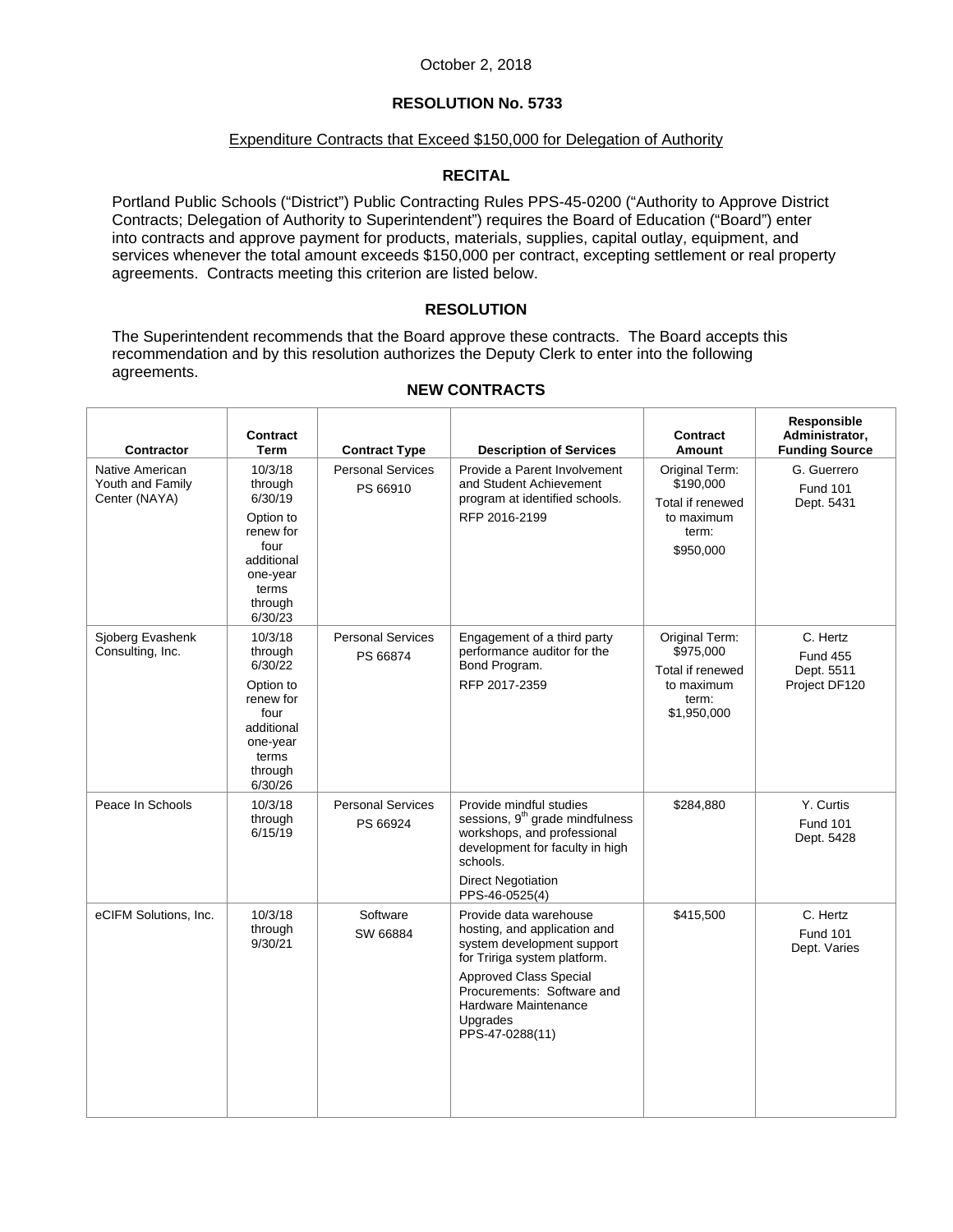| Latino Network | 10/3/18<br>through<br>PS 66933<br>6/30/19 | <b>Personal Services</b> | Provide Escalera/Early<br>Escalera programming at<br>Benson, Roosevelt, and<br>Madison. | \$191.026 | G. Guerrero<br><b>Fund 101</b><br>Dept. 5431 |
|----------------|-------------------------------------------|--------------------------|-----------------------------------------------------------------------------------------|-----------|----------------------------------------------|
|                |                                           |                          | <b>Direct Negotiation</b><br>PPS-46-0525(4)                                             |           |                                              |

# **NEW INTERGOVERNMENTAL AGREEMENTS ("IGAs")**

# No New IGAs

# **AMENDMENTS TO EXISTING CONTRACTS**

| Contractor                               | Contract<br>Amendment<br>Term  | <b>Contract Type</b>                      | <b>Description of Services</b>                                              | Amendment<br>Amount.<br><b>Contract Total</b> | Responsible<br>Administrator,<br><b>Funding Source</b>                  |
|------------------------------------------|--------------------------------|-------------------------------------------|-----------------------------------------------------------------------------|-----------------------------------------------|-------------------------------------------------------------------------|
| <b>FUNAX Cleaning</b><br><b>Services</b> | 8/30/18<br>through<br>12/31/18 | <b>Services</b><br>S 66474<br>Amendment 1 | Cleaning services at Fernwood,<br>Lewis, and King Schools.<br>RFQ 2018-2445 | \$122,000<br>\$191.250                        | C. Hertz<br><b>Fund Varies</b><br>Dept. Varies<br><b>Project Varies</b> |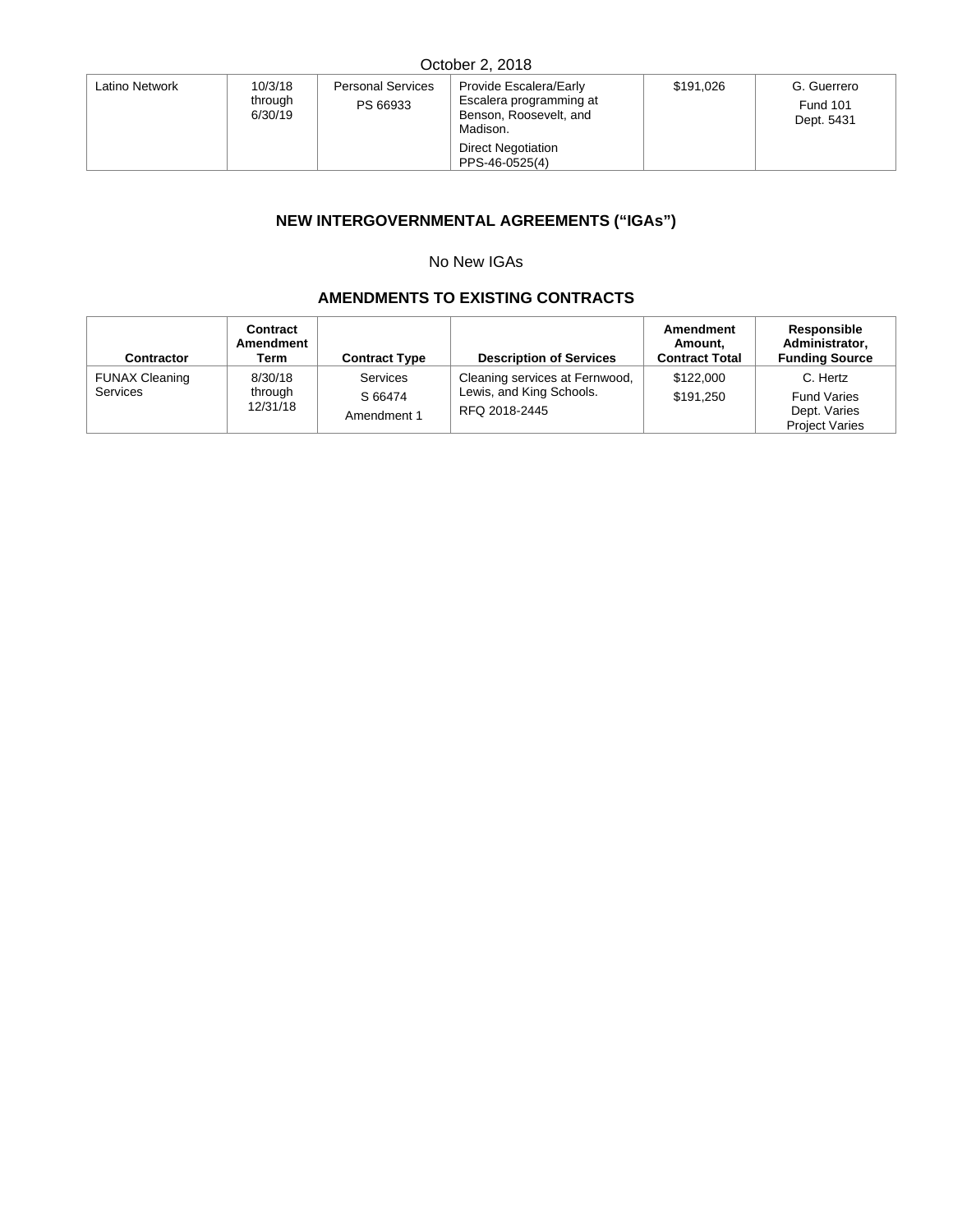#### Other Matters Requiring Board Approval

### Numbers 5734 through 5741

During the Committee of the Whole, Director Esparza Brown moved and Director Anthony seconded the motion to adopt amended Resolution 5734. The motion was put to a voice vote and passed unanimously (7-yes, 0-no), with Student Representative Paesler voting yes, unofficial.

Director Kohnstamm moved and Director Anthony seconded the motion to amend Resolution 5734 by adding clarifying language proposed by Director Esparza Brown to Recitals A, B and C. The motion was put to a voice vote and passed unanimously (7-yes, 0-no), with Student Representative Paesler voting yes unofficial.

During the Committee of the Whole, Director Rosen moved and Director Anthony seconded the motion to adopt Resolution 5735. The motion was put to a voice vote and passed unanimously (7-yes, 0-no), with Student Representative Paesler voting yes, unofficial.

During the Committee of the Whole, Director Anthony moved and Director Brim-Edwards seconded the motion to adopt amended Resolution 5736. The motion was put to a voice vote and passed unanimously (7-yes, 0-no), with Student Representative Paesler voting yes, unofficial.

During the Committee of the Whole, Director Kohnstamm moved and Director Brim-Edwards seconded the motion to adopt amended Resolution 5737. The motion was put to a voice vote and passed unanimously (7-yes, 0-no), with Student Representative Paesler voting yes, unofficial.

During the Committee of the Whole, Director Bailey moved and Director Kohnstamm seconded the motion to adopt amended Resolution 5738. The motion was put to a voice vote and passed unanimously (7-yes, 0-no), with Student Representative Paesler voting yes, unofficial.

Director Bailey moved and Director Kohnstamm seconded the motion to adopt Resolutions 5739 through 5741. The motion was put to a voice vote and passed unanimously (7-yes, 0-np), with Student Representative Paesler voting yes, unofficial.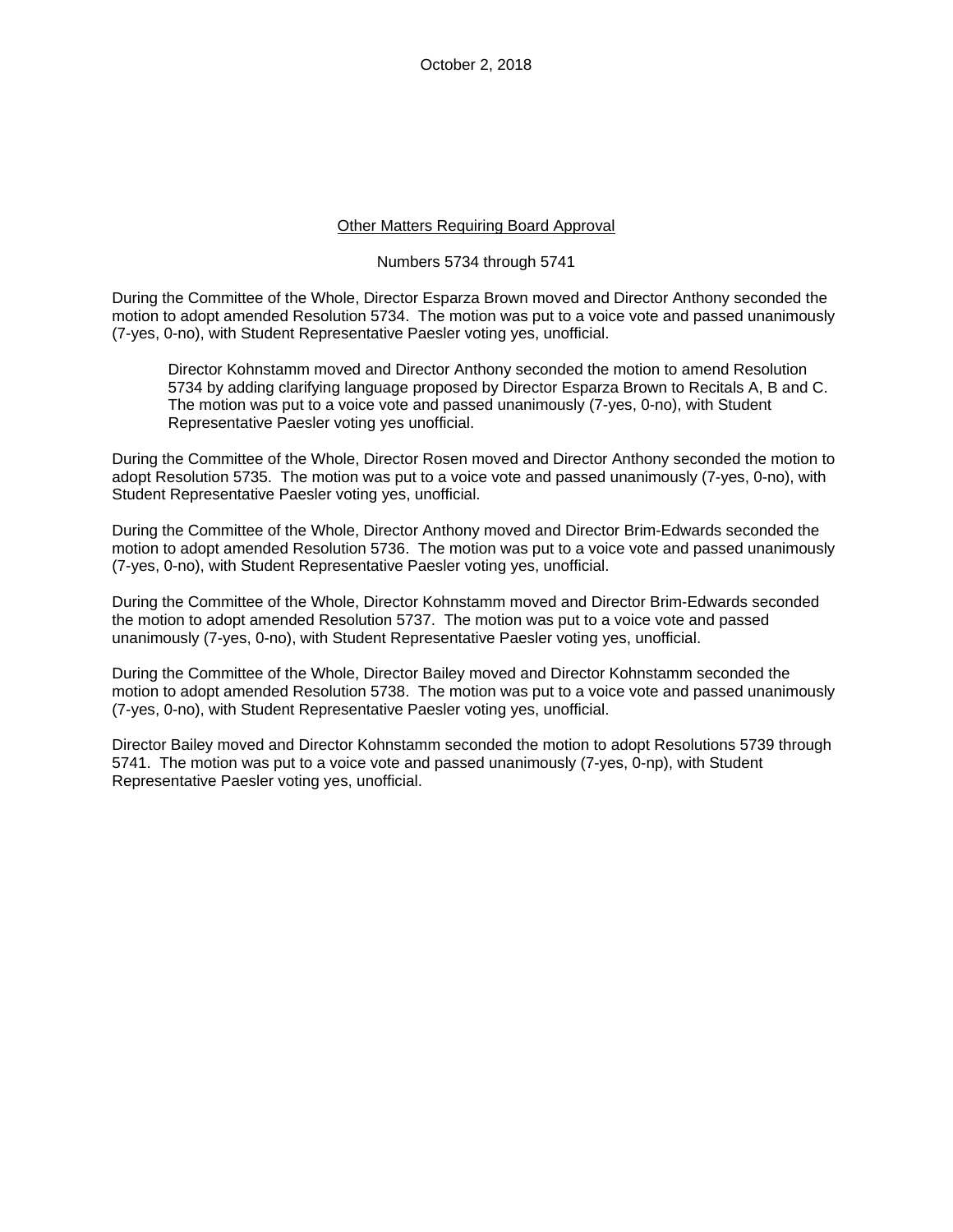### Resolution to Designate October 2018 as Dyslexia Awareness Month

# **RECITALS**

- A. Dyslexia is a specific difficulty in reading for an individual who is expected to be a better reader.
- B. Dyslexia is characterized in identifying or sequencing the individual sounds of spoken language, which affects the ability of an individual to speak, read, spell, and often learn a language.
- C. Dyslexia is the most common learning disability and affects 80 to 90 percent of all individuals with a learning disability. One in five school age children may experience a reading disability.
- D. An individual with dyslexia may have weakness in decoding or reading fluency and may have strength in higher level cognitive functions, such as reasoning, critical thinking, concept formation, or problem solving.
- E. Great progress has been made in understanding dyslexia on a scientific level, including the epidemiology, cognitive and neurobiological bases of dyslexia.
- F. Effective reading instruction for all children and screening to identify students at risk for dyslexia, as well as supplemental reading support for students at risk, is critical to prevent reading problems.
- G. Early diagnosis of dyslexia is critical to ensure individuals with dyslexia receive focused, evidence based intervention. Correct identification and intervention provides students with dyslexia selfawareness and self-empowerment. Provision of necessary accommodations and instruction help to ensure school and life success.

# **RESOLUTION**

The Portland Public Schools Board of Education recognizes that dyslexia has significant educational implications that must be addressed; and designates October 2018 as "Dyslexia Awareness Month".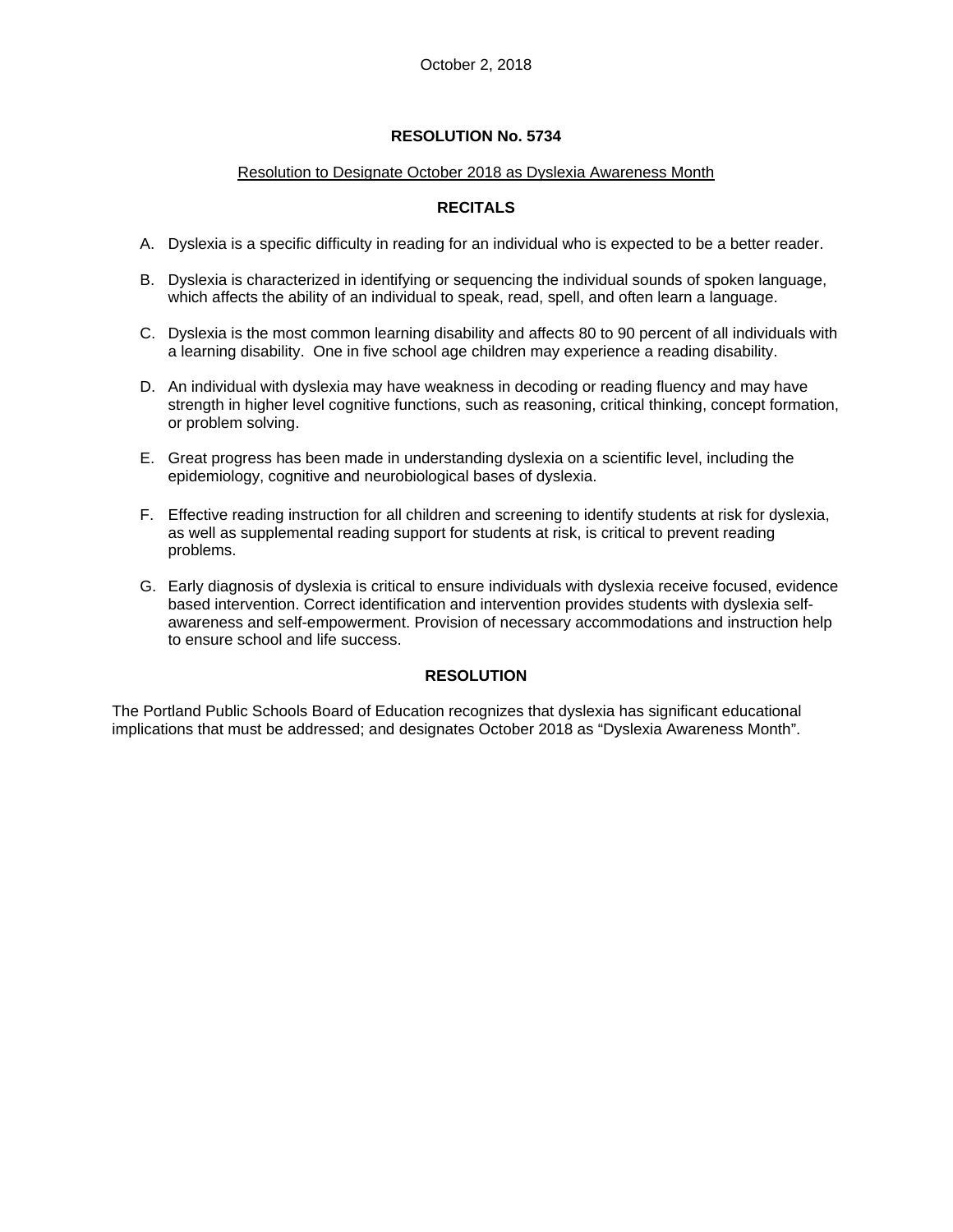#### Superintendent's Performance Appraisal 2017

# **RECITALS**

- A. The Board of Education adopted the Oregon School Board Association's professional standards for Superintendent Guerrero's performance evaluation in 2017.
- B. The Board used these standards for Superintendent Guerrero's current performance evaluation for the period of December 2017-June 2018. In addition, the Board evaluated the Superintendent's performance in relation to the District's goals.
- C. The Board has reviewed the Superintendent's performance in light of the performance standards and the progress of the District, and has reviewed this evaluation with the Superintendent.

# **RESOLUTION**

The Board hereby adopts the 2017 Superintendent performance appraisal, a copy of which is on file in the District office.

# **RESOLUTION No. 5736**

#### Adopting Priorities for 2018-19

# **RECITALS**

- A. At the July 26, 2018 Board retreat, the Board and the Executive Leadership team developed four priorities for the 2018-19 year.
- B. These priorities will be used to develop the budget for the 2018-19 school year. Once approved, staff will create a work plan for bringing information to the full Board

#### **RESOLUTION**

The Portland Public Schools Board of Education adopts the following priorities for the year 2018-19:

- 1. Set a clear vison and strategic plan.
- 2. Create equitable opportunities and outcomes for all students.
- 3. Build management and accountability systems and structures.
- 4. Allocate budget, funding, and resources focused on improving outcomes for students.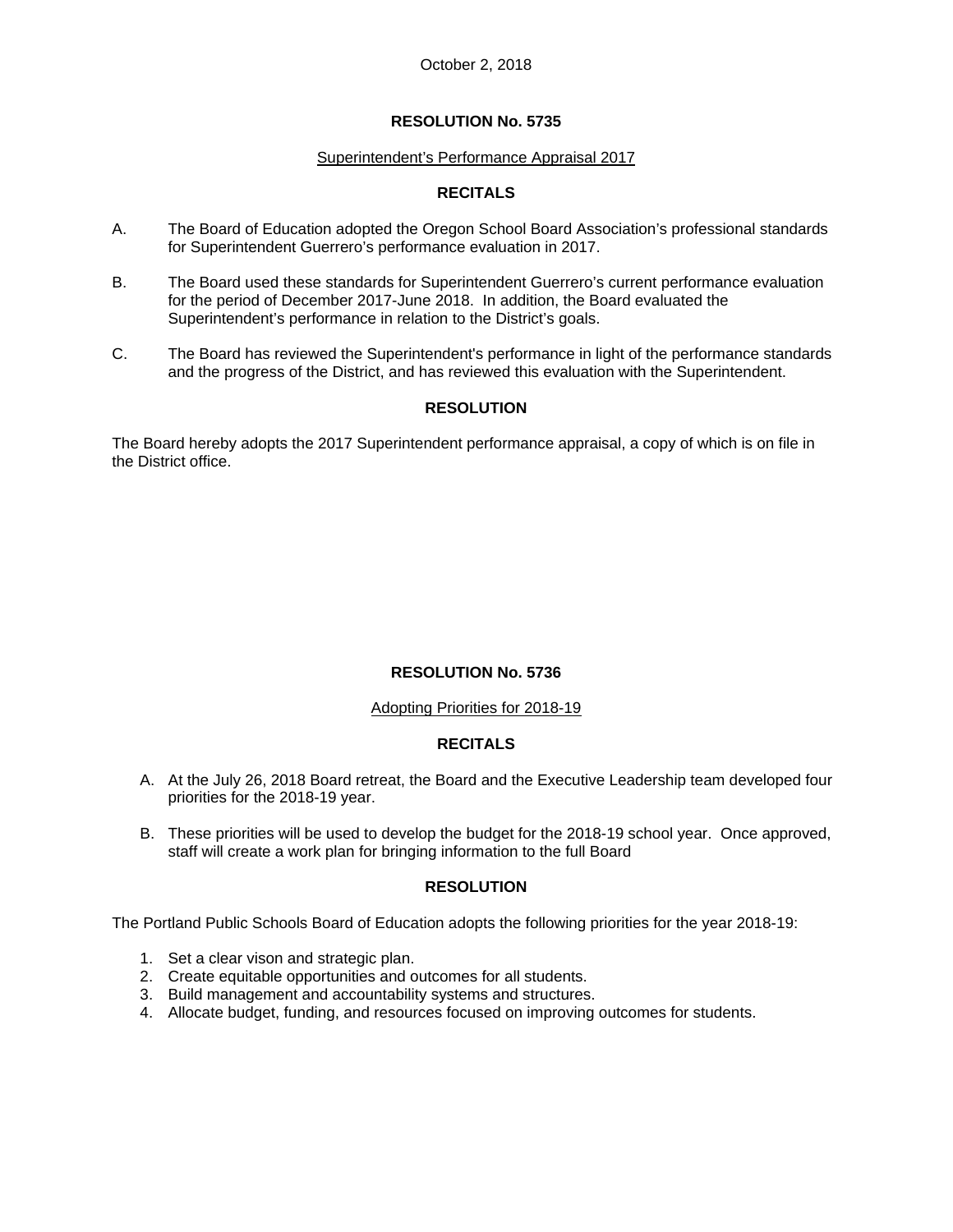### **RESOLUTION No. 5737**

#### Authorizing Usage of Construction Excise Fund

The Superintendent recommends the Board authorize the use of Construction Excise Fund (Fund 404) for additional capital improvement costs during the Middle School Implementation at Tubman, Roseway Heights, the ACCESS relocation and portable classrooms in response to districtwide enrollment growth. The Board accepts this recommendation and by this resolution authorizes the Superintendent or his designee to utilize these funds.

#### **RECITALS**

- A. Board Resolution No. 3833 approved the Construction Excise Tax (CET). The use of funds from this tax is limited to capital improvements to school facilities.
- B. Board Resolution No. 4539 adopted the establishment of a Capital Asset Renewal (CAR) Fund, directing the use of certain revenues for the funds including CET, and directing the development of a Capital Asset Renewal Plan for the life-cycle renewal of major building components. The Board required the funds be evaluated against plan requirement every five years.
- C. Board Resolution No. 5451 directed the Superintendent to further develop an implementation plan for Roseway Heights and Harriet Tubman Middle Schools aligned to the working draft of the Middle Grades Framework, and following completion of that framework, to open Roseway Heights and Harriet Tubman Middle Schools for the 2018-19 school year.
- D. Board Resolution No. 5542 authorized the use of up to \$12.59 Million from the Construction Excise Tax Fund for Middle School implementation and ACCESS relocation.
- E. Additional Middle School implementation and ACCESS relocation costs were to be funded by the 2017 Bond Program. Rising construction costs have created a shortfall in the 2017 Bond Program, and additional Construction Excise Tax resources have been collected over projections.
- F. The facilities needs generated by enrollment growth aligns to the original legislative intent of the Construction Excise Tax resource.
- G. The District is currently in the process of a Facilities Conditions Assessment of all school facilities, and will report an updated Capital Asset Renewal plan in the summer of 2019.

#### **RESOLUTION**

The Board authorizes the Superintendent or his designee to utilize Construction Excise Funds up to \$13.05 Million for Middle School implementation, ACCESS relocation and portable classrooms to address enrollment growth.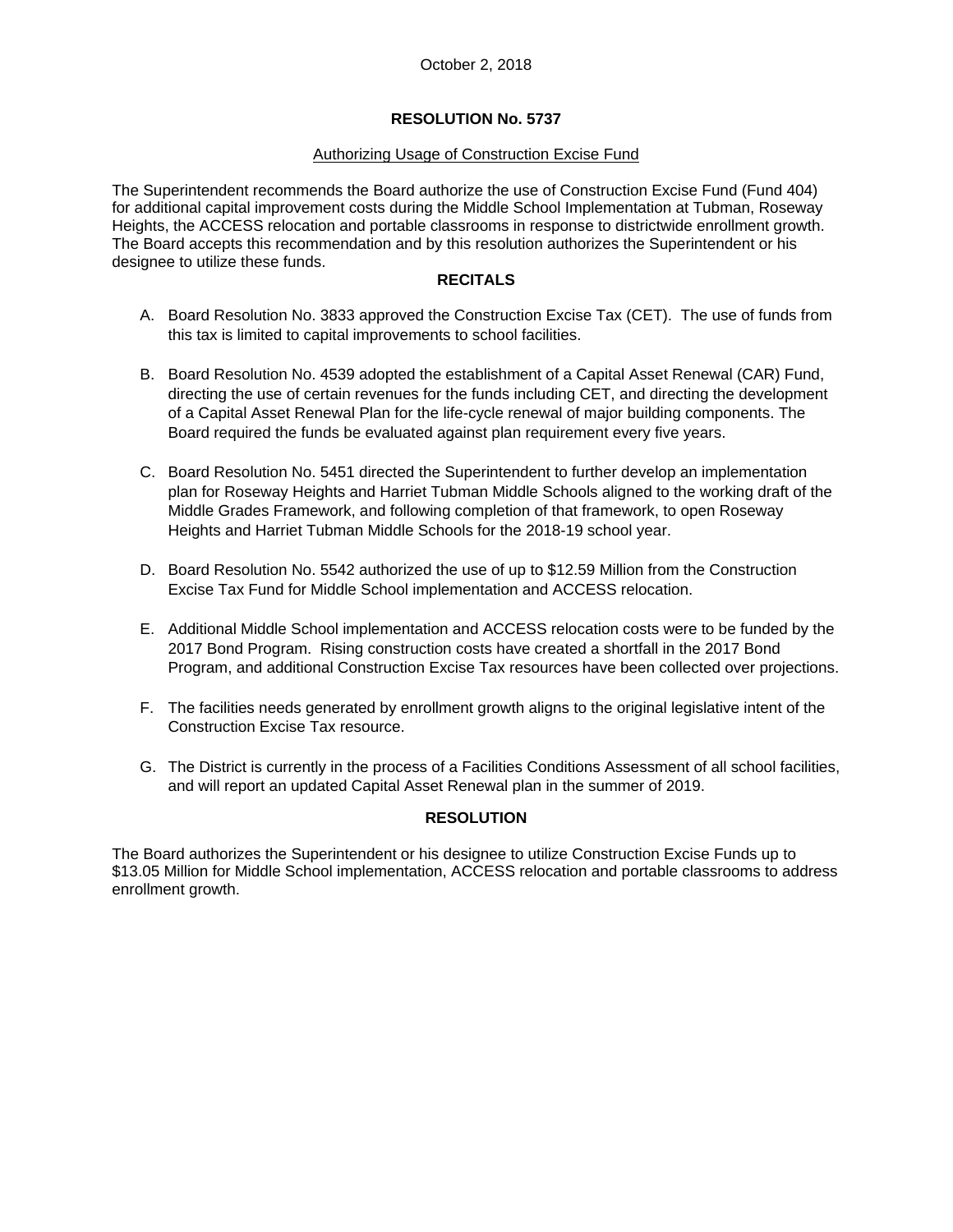#### Lead Paint Stabilization Project: Exemption from Competitive Bidding and Authorization for Use of an Indefinite Delivery/Indefinite Quantity Alternative Contracting Method

# **RECITALS**

- A. The Board of Directors of Portland Public Schools ("District") is the Local Public Contract Review Board ("Board") pursuant to ORS 279A.060.
- B. ORS 279C.335(2) authorizes the Board to exempt certain public contracts or classes of contracts from the standard competitive bidding process otherwise required by the Public Contracting Code and Rules upon certain findings.
- C. In a duly and legally held election on May 16, 2017, general obligation bonds were approved by a majority of the qualified voters of Portland Public Schools voting at the election ("2017 Capital Improvement Bonds").
- D. The District intends to begin a District-wide, phased Lead Paint Stabilization Project as part of the 2017 Capital Improvement Bond work.
- E. Staff has determined that use of the Indefinite Delivery/ Indefinite Quantity ("ID/IQ") alternative contracting method is the preferred method of delivery for the Lead Paint Stabilization Project. This determination is supported by draft Findings of Fact ("Draft Findings") presented to the Board pursuant to ORS 279C.335.
- F. These Draft Findings specify the cost savings and design, scheduling, operational, safety, and logistical advantages gained through use of the ID/IQ contracting method.
- G. On September 18, 2018, the District issued a public notice in the Business Tribune announcing the District's intent to utilize the ID/IQ alternative contracting method for the Lead Paint Stabilization Project. The notice was issued in compliance with ORS 279C.335 and the PPS Public Contracting Rules. The Draft Findings were made available for public review and comment on the date of publication.
- H. The Board held a public hearing on the Draft Findings on October 2, 2018.
- I. The Superintendent recommends approval of the exemption from Competitive Bidding and approval of the ID/IQ alternative contracting method for solicitation and completion of the Lead Paint Stabilization Project.

# **RESOLUTION**

- 1. The Board hereby adopts the Draft Findings in support of use of the ID/IQ alternative contracting method for the Lead Paint Stabilization Project ("Findings").
- 2. The Board hereby exempts the Lead Paint Stabilization Project from competitive bidding requirements as provided in ORS 279C.335 and PPS Public Contracting Rules PPS-49-0145 and PPS-49-0600 through PPS-49-0690. The exemption is based upon the Findings pursuant to ORS 279C.335(2).
- 3. Pursuant to these Findings and decision, the Superintendent or his designee is hereby authorized to conduct an ID/IQ alternative contracting process for the Lead Paint Stabilization Project.

*C. Hertz*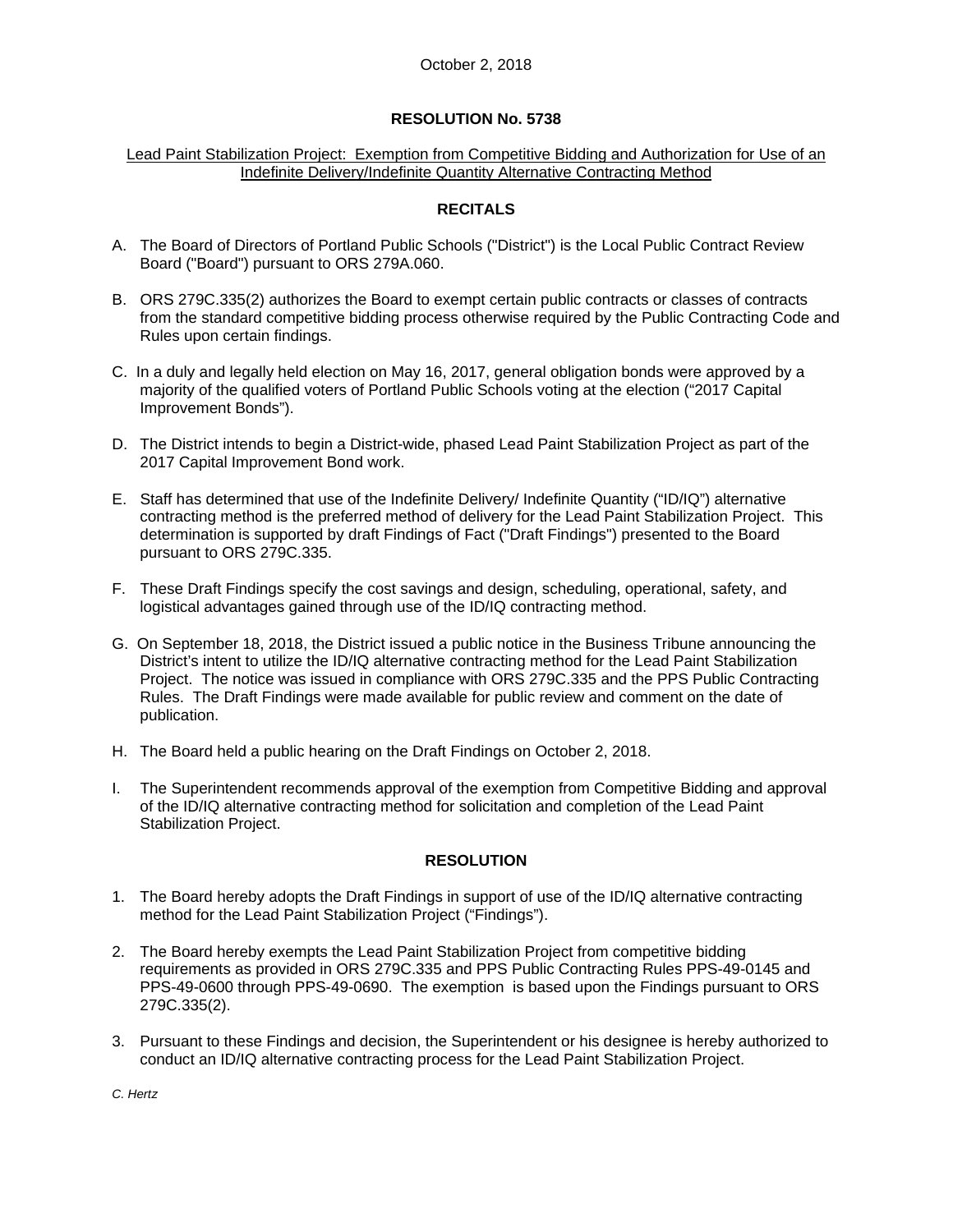### **RESOLUTION No. 5739**

### **Authorization for Off-Campus Activities**

### **RECITAL**

Portland Public Schools ("District") Policy 6.50.010-P ("Off-Campus Activities") requires the Board of Education ("Board") consent to student out-of-state travel.

### **RESOLUTION**

The Board has reviewed the request for out-of-state travel. All required documents have been submitted to the Risk Management Department. The Superintendent recommends that the Board consent to the student out-of-state travel for the below request:

# **AUTHORIZATION FOR OFF-CAMPUS ACTIVITIES**

| Date(s)           | School,<br>Course, and<br>Number of<br><b>Students</b>                   | <b>Purpose of Travel</b>                                            | <b>Travel Destination</b> | <b>Estimated Cost</b>     |
|-------------------|--------------------------------------------------------------------------|---------------------------------------------------------------------|---------------------------|---------------------------|
| November 13, 2018 | <b>Martin Luther</b><br>King Jr,<br>$5th$ Grade<br>Class, 31<br>students | Explore landforms and<br>ecosystems tied into IB<br>Social Studies. | Beacon Rock               | \$102 plus cost of<br>bus |

# **RESOLUTION No. 5740**

# Approving Board Member Conference Attendance as Representatives of the Board

# **RECITALS**

- A. Board Policy 1.40.070 requires Board approval for individual Board members to attend state or national meetings as representatives of the Board.
- B. Portland Public Schools is a member of the Council of Great City Schools and the Council has its Fall Conference in October of 2018; Director Esparza Brown has been named the Board representative to the CGCS.
- C. The Board Chair has approved the reimbursement for costs associated with attendance at the October Council of Great City Schools Fall Conference for Directors Moore and Kohnstamm.
- D. The Board Chair has approved the reimbursement of costs associated with attendance at the Association of Latino Administrators and Superintendents Education Summit 2018 for Director Esparza Brown.

# **RESOLUTION**

The Board affirms Director Esparza Brown to attend the Council of Great City Schools Fall conference as a representative of the Board of Education, and to also attend the ALAS Education Summit 2018. In addition, the Board affirms Directors Moore and Kohnstamm to attend the Council of Great City Schools Fall Conference.